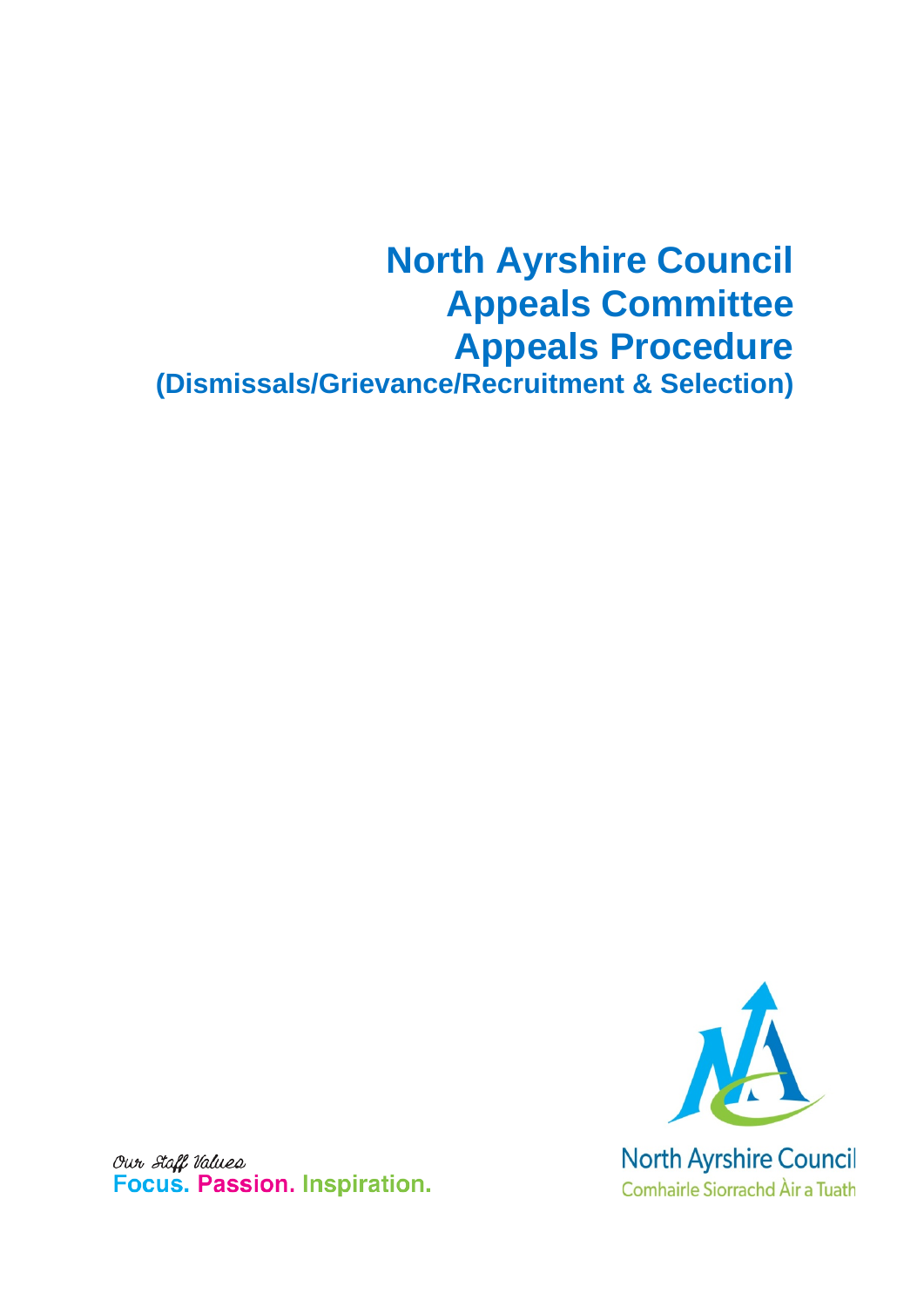| <b>Contents</b>  |                                             |  |
|------------------|---------------------------------------------|--|
| <b>Section 1</b> | Introduction                                |  |
| <b>Section 2</b> | <b>Composition of The Appeals Committee</b> |  |
| <b>Section 3</b> | Structure of the Appeal Hearing             |  |
| <b>Section 4</b> | <b>Representation by Management</b>         |  |
| <b>Section 5</b> | Representation by Appellant/Representative  |  |
| <b>Section 6</b> | Legal/HR Clarification                      |  |
| <b>Section 7</b> | Summing Up                                  |  |
| <b>Section 8</b> | Conclusion/Deliberation                     |  |
| <b>Section 9</b> | Decision                                    |  |
| Section 10       | <b>Remote Hearings</b>                      |  |

| <b>Version Number</b>  | <b>Effective Date</b>                                   | <b>Details of Last Revision</b> |  |
|------------------------|---------------------------------------------------------|---------------------------------|--|
|                        | August 2020                                             | August 2020                     |  |
|                        |                                                         |                                 |  |
| <b>Equality Impact</b> | A fair appeals process supports the Council's           |                                 |  |
| <b>Assessment</b>      | employment and equalities duties in relation to persons |                                 |  |
|                        | with protected characteristics.                         |                                 |  |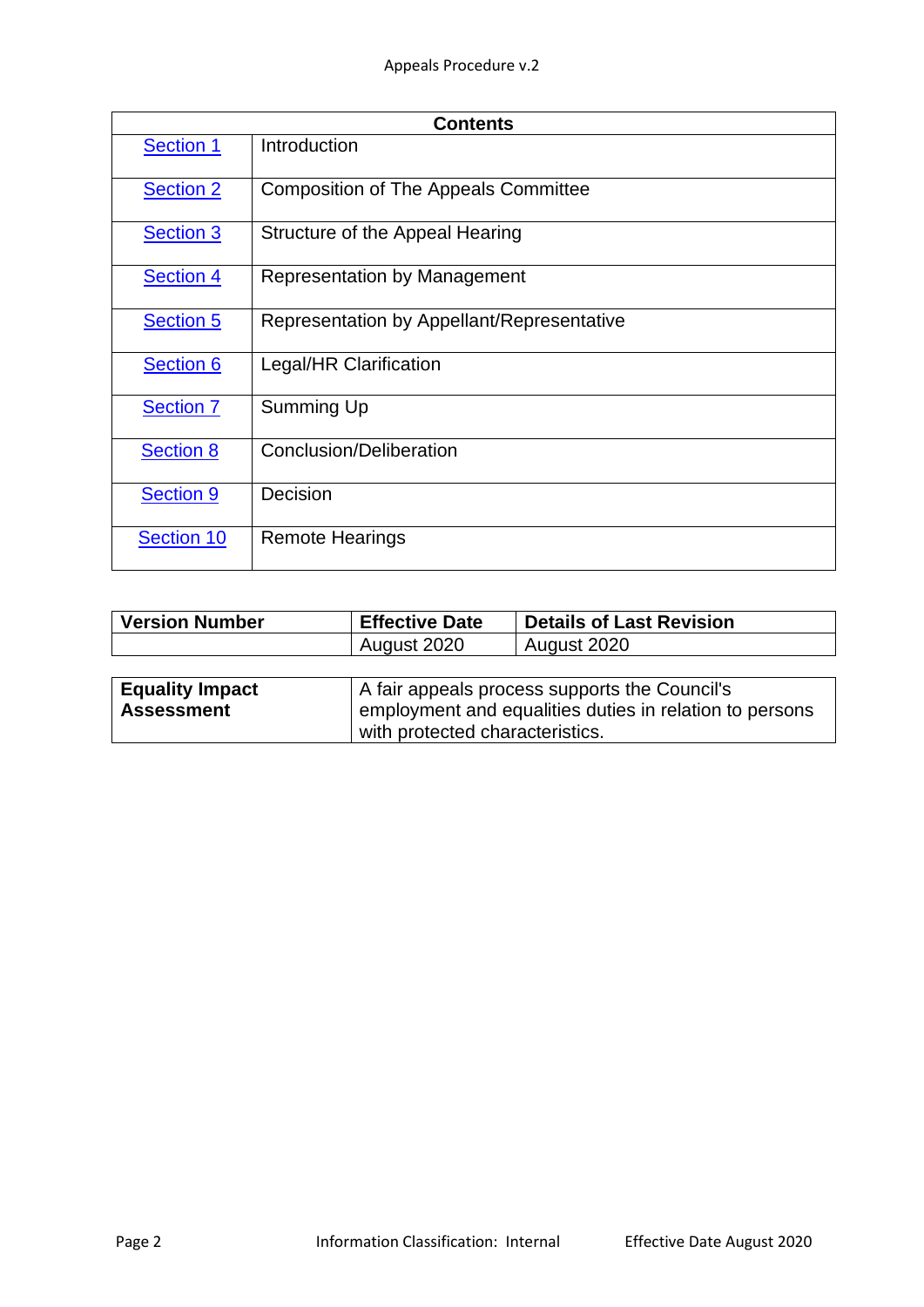#### <span id="page-2-0"></span>**1. Introduction**

- 1.1 The Council operate an Appeals Committee in accordance with the Council's Human Resources Policies and Procedures. The Committee will determine appeals by employees against:-
	- Disciplinary dismissals,
	- Grievances following exhaustion of the grievance stages (Stage 3) up to and including Executive Director, Head of Service and the Chief Executive;
	- Appeals against dismissal on the grounds of incapability; and
	- Recruitment and selection at the final stage for internal candidates.

## <span id="page-2-1"></span>**2. Composition and Training of The Appeals Committee**

- 2.1 The Appeals Committee will consist of:-
	- A pool of 10 Members of the Council, including all four standing Members of the Staffing and Recruitment Committee, or if unavailable their named substitutes from that Committee. Out of this pool, three Members, one of whom shall be a Member (or their substitute) from the Staffing and Recruitment Committee, will determine each individual appeal. Committee Services will select the three Members on an equitable basis, having regard to availability.
	- The Chair of the Committee will be the Member of the Staffing and Recruitment Committee (or their substitute) serving on the Committee.
	- It should be noted that the quorum for the Committee will be 3 Elected Members
	- All members of the Appeals Committee shall require to attend training in the law and procedures relating to appeals and employment prior to serving on the Committee. In addition, Members will require to attend refresher training as appropriate.
- 2.2 The Senior Manager responsible for HR (or nominated Human Resource Adviser) and the Senior Manager Legal Services (or nominated Solicitor) will act as advisers to the Committee and will coordinate together with Committee Services the appeal hearing and offer professional advice to the Committee.
- 2.3 The appellant may be accompanied by a representative, who must be a full time or lay trade union officer or a fellow employee.
- 2.4 The Senior Management Officer from the Service, who is presenting the case, may be accompanied, if required, by an adviser who must be an employee of that Service or from Human Resources.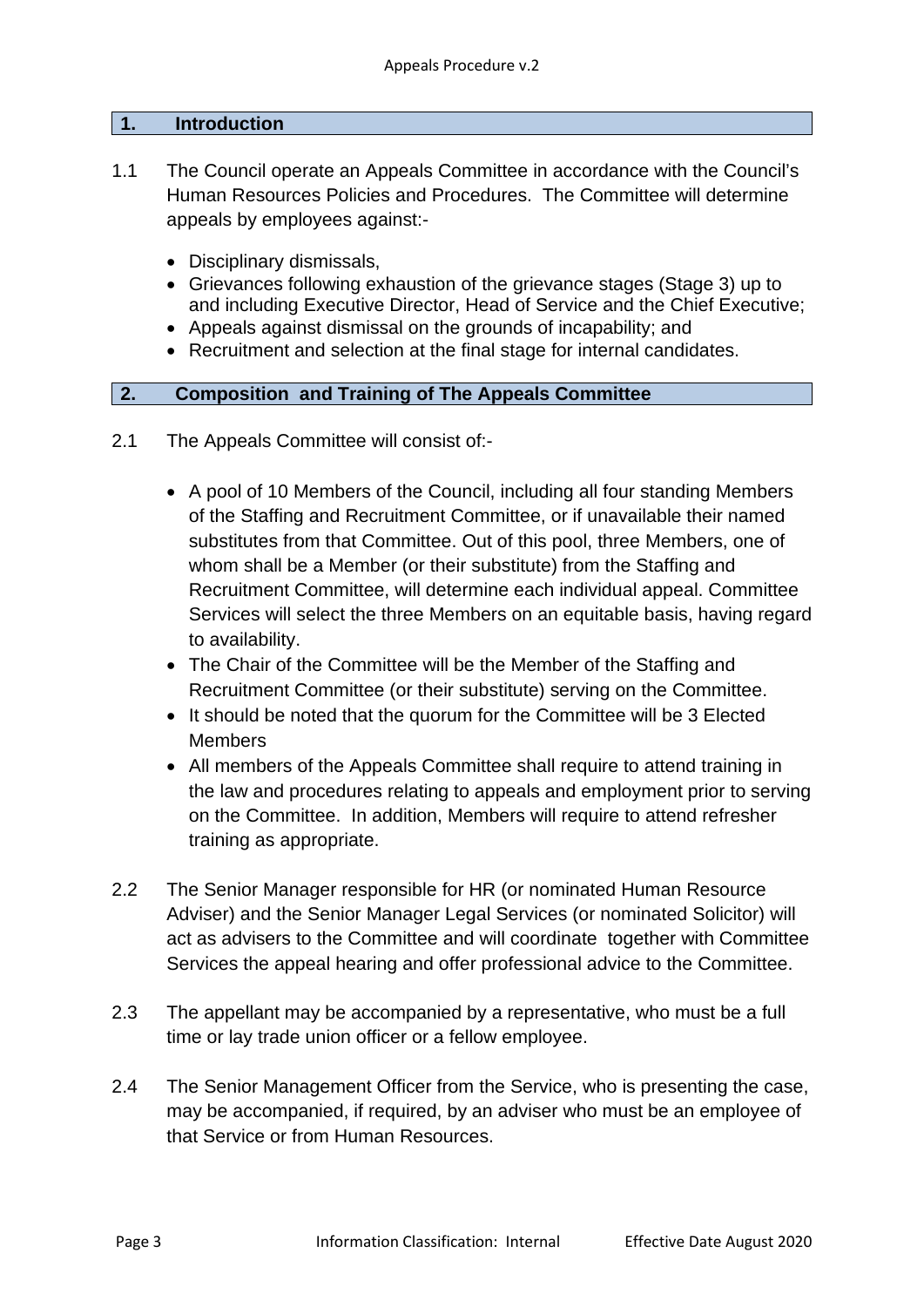2.5 Witnesses will only be called to the appeal if notified in advance of the meeting for either management or the appellant.

## <span id="page-3-0"></span>**3. Structure of the Appeal Hearing**

- 3.1 An appeal hearing will normally be heard within 8 weeks of an appeal being lodged by the appellant, however this may be varied by mutual agreement
- 3.2 The appeal hearing is a formal committee meeting of the Council, whose procedures are determined by Standing Orders. It is however recognised that appeals can be stressful for participants. The Committee will, subject to compliance with the overriding requirement to conduct a fair hearing, use its best endeavours to conduct proceedings in a manner least stressful to parties.
- 3.3 The role of the Appeals Committee is to review the fairness of decisions of Officers of the Council. It will not re-hear the submissions with a view to making a fresh decision. The Appeals Committee will only decide whether the Officer's decision was reasonable in the circumstances and if not, what decision the panel now wish to make (see Section 8 below).
- 3.4 Points for consideration by the Appeals Committee can include the following:-
	- Appropriateness of the penalty in the circumstances, including due regard to the Council's policies and procedures,
	- Extenuating circumstances,
	- Procedural matters,
	- Any new evidence which may have a bearing on the original decision that has come to light since the final management hearing
	- The precedent that an individual decision might make for other cases
	- Compliance with legislative requirements including Best Value
- 3.5 A formal minute of the Appeals Committee decision only will be taken.

### <span id="page-3-1"></span>**4. Representation by Management**

- 4.1 The Service's representative will put forward its case in the presence of the appellant and his/her representative.
- 4.2 The appellant's representative or the appellant will have the opportunity to ask questions of the Service's representative.
- 4.3 The members of the Appeals Committee will then have the opportunity to ask questions of the Service and the applicant/representative.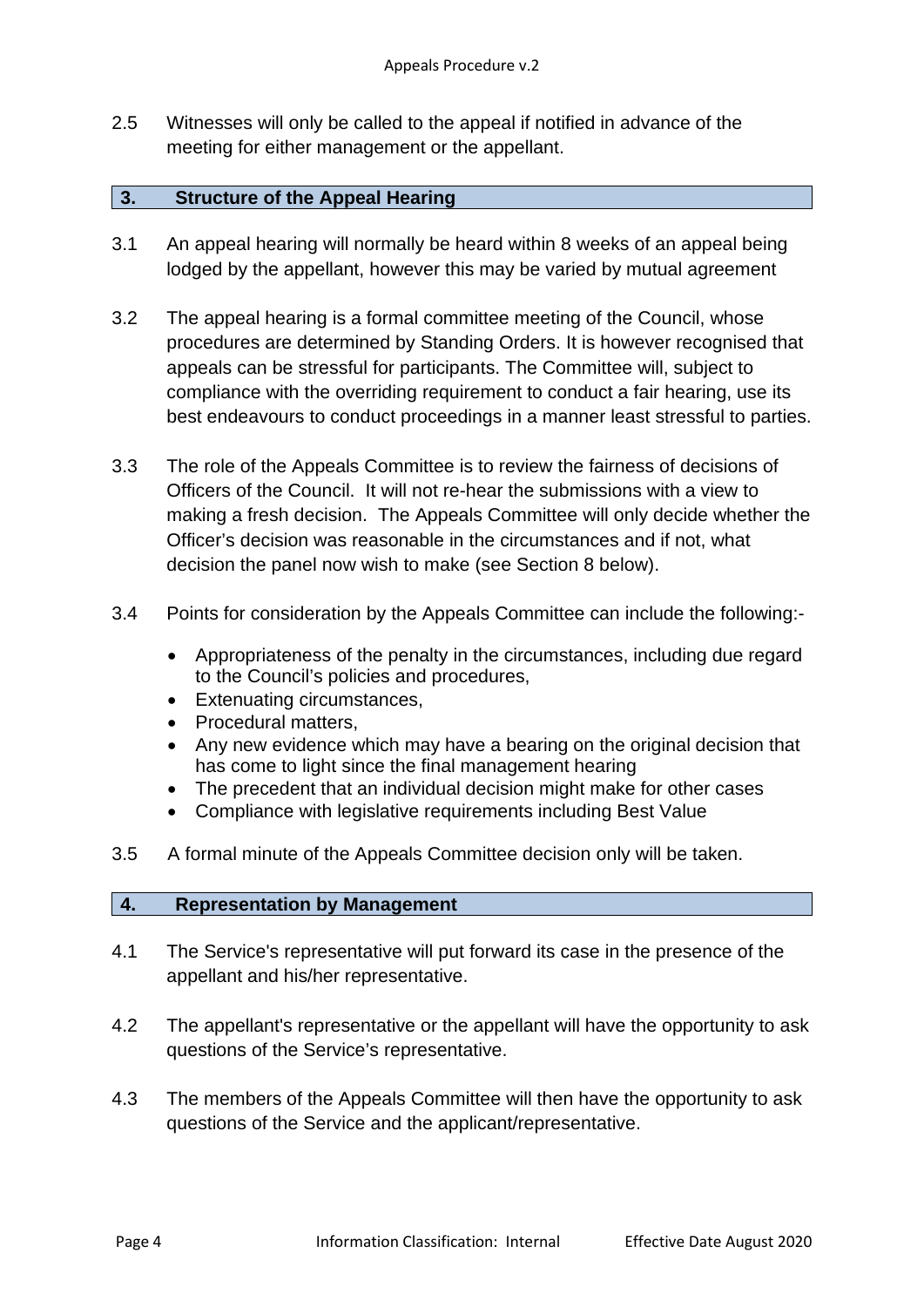### <span id="page-4-0"></span>**5. Representation by Appellant/Representative**

- 5.1 The appellant, or his/her representative, will put his/her case forward in the presence of the Service's representative.
- 5.2 The Service's representative will have the opportunity to ask questions of the appellant or the representative.
- 5.3 The members of the Appeals Committee will then have the opportunity to ask questions of the appellant's representative or the appellant.

## <span id="page-4-1"></span>**6. Legal/HR Clarification**

6.1 The Human Resource and Legal Advisers to the Committee may in their role as advisers put points of clarity to the Service representative, or the appellant and their representative, and highlight relevant points of procedure or provide guidance throughout the appeal hearing as necessary.

## <span id="page-4-2"></span>**7. Summing Up**

- 7.1 The Service's representative will have the opportunity, if they wish, to sum up key points. No new material can be introduced in summing up.
- 7.2 The appellant or his/her representative will have the opportunity, if they wish, to sum up key points. No new material can be introduced in summing up.
- 7.3 The Service's representative and the appellant and his/her representative, will then leave the appeal hearing.

### <span id="page-4-3"></span>**8. Conclusion/Deliberation**

- 8.1 The Appeals Committee with the support of the advisers to the Committee will then deliberate in private, only recalling if necessary, the Service's representative and his/her adviser, the appellant and his/her representative, to clarify points of uncertainty on information already provided.
- 8.2 If recall is necessary, both parties are to return notwithstanding only one is concerned with the point giving rise to doubt.
- 8.3 The Appeals Committee is authorised to revoke, confirm or vary, the previous employment decisions made, in compliance with all statutory obligations, including Best Value.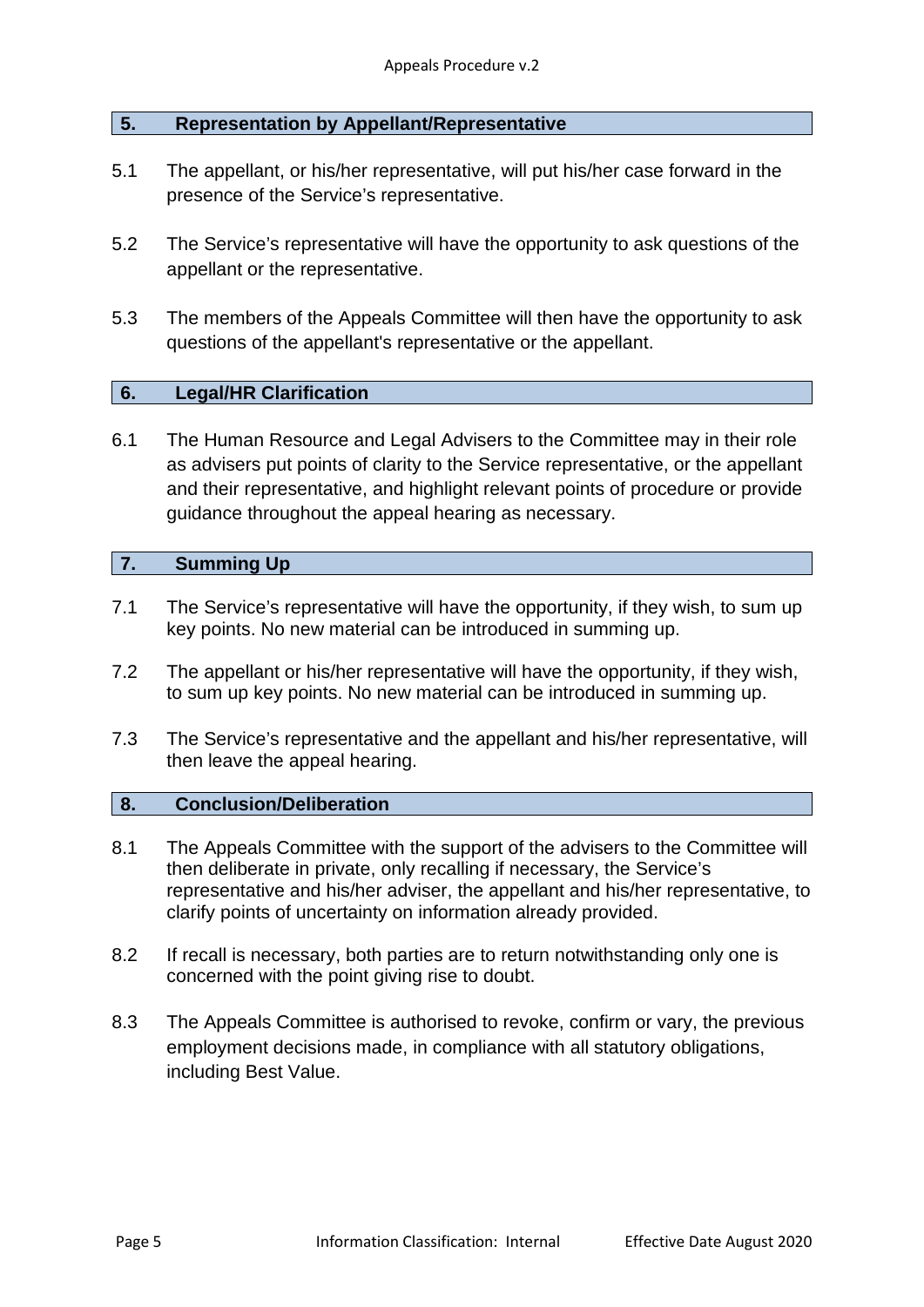#### <span id="page-5-0"></span>**9. Decision**

- 9.1 The decision of the Appeals Committee of North Ayrshire Council will be conveyed in writing by Human Resources to the appellant, the appellant's representative (if appropriate) and the Service's representative within 5 working days.
- 9.2 It should be noted that the appellant and the Service representative must be advised of the outcome of the Committee prior to any publication of the minute of the meeting on the Council's website.

### <span id="page-5-1"></span>**10. Remote Hearings**

- 10.1 On occasion hearings may need to take place remotely, either partly or in full. Where this is required several additional actions require to be undertaken to ensure the fairness of proceeding is not compromised.
- 10.2 Subject to the procedures set out in Section 10, the procedure to be followed at any appeal hearing convened remotely will, insofar as is possible, mirror the procedure for hearings as outlined previously in this Appeals Procedure.
- 10.3 While all reasonable endeavours will be made to ensure compliance with these procedural notes throughout remote hearings, the Committee and/or parties by agreement may agree to vary these arrangements, providing the requirement of a fair hearing is not compromised.

### **Prior to the Hearing**

- 10.4 All parties should be advised of the arrangements and the reason(s) why a remote hearing is required.
- 10.5 A guide detailing how to join the hearing and how to use the microphone and camera tools will also be provided.
- 10.6 An invite will be sent to all parties to give them the opportunity to take part in a test meeting. The aim of this is solely to ensure that there are no technical issues which will affect their ability to take part in the hearing and to help build familiarity with the system. There will be no discussion of the merits of the case.

## **During the Hearing**

- 10.7 The attendance of all parties will be confirmed at the start of the hearing and monitored throughout.
- 10.8 Should any participant leave the hearing for any reason the Chair will be notified and will call for a short adjournment until all parties are present again.